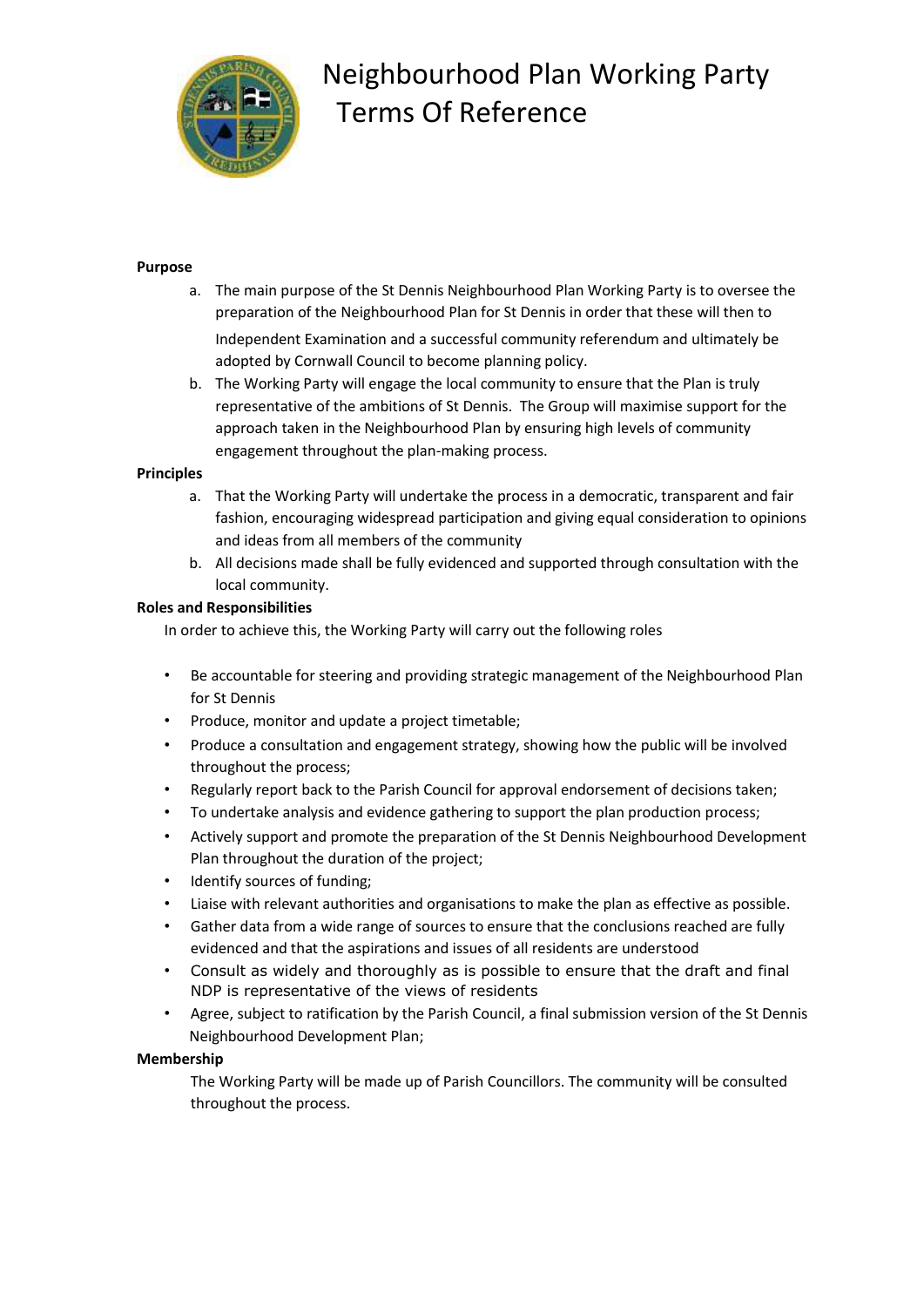

## Neighbourhood Plan Working Party Terms Of Reference

### **Decision Making**

a. The Working Party has full delegated authority from the Parish Council to deliver its plan making functions. The Group will report monthly to the Parish Council setting out progress on its work. The Parish Council will formally approve the Draft Polices prior to the Draft Neighbourhood Plan being created and will approve the Submission Draft Neighbourhood Plan prior to publication for consultation and independent examination.

b. The plan-making process remains the responsibility of the Parish Council as the qualifying body. All publications, consultation and community engagement exercises will be undertaken by or on behalf of the Parish Council with appropriate recognition of the Parish Council's position given in all communications associated with the project.

#### **Meetings**

a. Working Party meetings will take place as and when required.

b. The Parish Council will supply a Project Officer dedicated to the Neighbourhood Plan for a duration of 20 hours per month. Additional hours may be requested by the Working Party and will be subject to authorisation by the Parish Council. The Parish Clerk (or delegated Officer) will attend meetings as the Council's Proper Officer.

c. The Project Officer shall keep a record of meetings and circulate minutes to the Working Party and the Parish Council in a timely fashion. Minutes shall be made publicly available on the Neighbourhood Plan page on the Parish Council website.

d. At least 3 clear days (not including weekends or bank holidays) notice of meetings shall be sent to members via email or delivered to their home address. Agendas will be posted on notice boards and the Parish Council website.

e. Decisions made by the Working Party will be put forward to the next appropriate Full Council Meeting for approval. A minimum of 3 (three) Parish Councillors shall be present where a formal vote is required. A simple majority vote or consensus will be required to support any motion. The Chairman shall have one casting vote.

f. Where possible, all meetings should be held within the Parish. The dates of future meetings will be made publicly available via the Parish Council website.

g. Members of the community will be encouraged to participate in the process at all stages.

### **Finance**

a. All grants and funding will be applied for and held by the Parish Council, who will ring-fence the funds for Neighbourhood Development Plan work.

b. The Council will set an agreed budget for the Plan. The Working Party will notify the Parish Council advising them of any planned expenditure before it is incurred. The Parish Council will authorise in advance significant expenditure such as Planning Consultants, and consultations, in accordance with the Council's Scheme of Delegation.

c. Working Party members and volunteers from any working groups may claim back any previously agreed expenditure incurred during any Neighbourhood Plan related work.

#### **Conduct**

a. It is expected that all Working Party members abide by the principles and practice of the Parish Council Code of Conduct including declarations of interest.